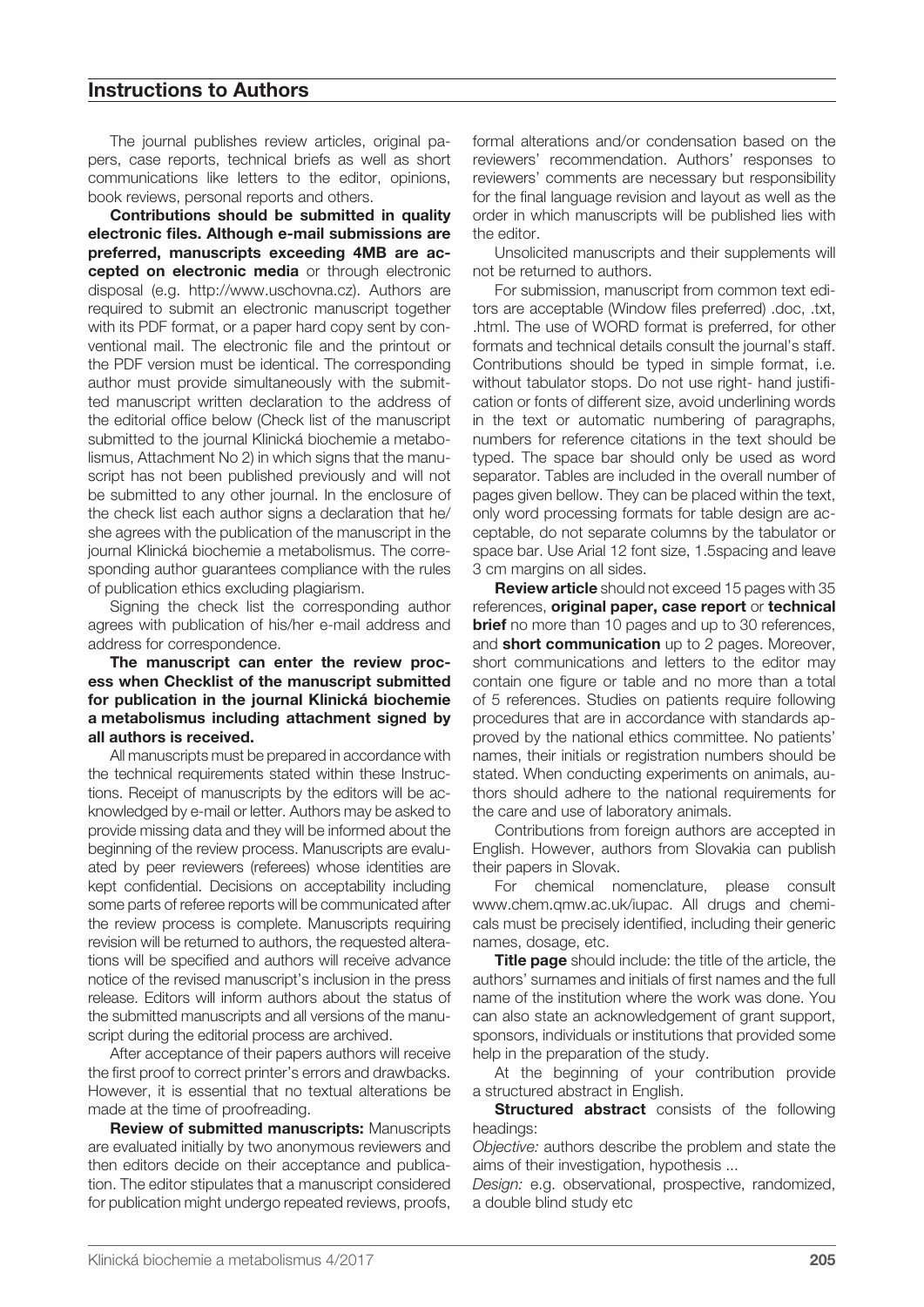*Settings:* the name and address of the institution where the work was done

*Material and methods:* description of the studied set, inductive and elimination criteria and statistical methods used

*Results:* achieved experimental results including quantified outcomes

*Conclusion:* overall conclusions based on the work reported, summary of the main points

*Key words:* up to 5 using the entries from Index Medicus

An English written abstract is a necessary part of each contribution. It should be put on a separate page which is included in the overall number of pages. The contribution should be structured as stated above.

Please specify the file formats you use. Statistical terms, abbreviations and special symbols should be defined before they first appear in text. Limit the use of abbreviations to make the text comprehensible to readers. Make sure that the measurements are presented in **SI units**.

#### **The full name, title(s), address (including postal code/zip) and e-mail address of the first author should be stated at the end of the paper after the list of references**.

List of references includes all publications used by authors besides textbooks and encyclopedias. Publications which were not used by the authors should not be listed. However, if an important information source is not accessible, a secondary source can be cited. Numbered references to personal communications, unpublished data or manuscripts submitted for publication are unacceptable but they might be mentioned in the text if necessary. Formal layout of citations should meet certain requirements (See Attachment 1).

For the names of journals official abbreviations from cover pages should be used.

The editors do not set fixed limits regarding the citing process within the text but they insist on stating the required data. You can identify citations in the text by numerals in brackets and then type references in numerical order in which they are first quoted in the text in the section titled "References". Authors may also use alphabetical order of numbered publications or list the first author and the year of publishing (Friedecky et al., 2004). Please, recheck references in the text against the reference list. In the list name all authors unless there are more than six; when seven or more, list only the first three and add et al.

The number of references is limited: a systematic review should not exceed 35 citations, original papers, case reports or research investigations may include 30 and short communications no more than 5 references.

Figures and graphs are not included in the given number of pages and they must be of sufficient quality, photographs are acceptable only in the digital form. Colour illustrations will not be considered for publication, authors are encouraged to create figures in the shades of grey. Figures might be returned to authors to be redesigned or recreated if they do not meet the quality requirements. Please indicate in the manuscript the positions of figures and graphs.

Titles and detailed explanations belong in the figure legends and not in the illustrations themselves. Figure legends should be listed in consecutive order at the end of the submitted manuscript. Authors are requested to use graphs instead of large tables with too many columns. Please do not use the same data both in figures and tables.

**Electronic image** formats for direct print publication are tif, eps, jpg, xls, xlxs, ppt, pptx. Always send originals, do not compress the figures. Graphs and figures must be created for print in the grey scale (8 gradations). Names of the image files must correspond to their inclusion in the text.

Attention: figures transferred to WORD document are unacceptable for illustration print in the journal.

Corresponding author guarantees the originality of figures and tables presented in the manuscript or provides a licence to use them given by their author or publisher.

Each manuscript **must be accompanied by Checklist of the manuscript submitted for publication in the journal Klinická biochemie a metabolismus including attachment signed by all authors**.

When the paper is published the copyright is transferred to the publisher.

Published articles are not remunerated. Received manuscripts are not returned, the are archived.

The authors are asked to add at the end of the text conflict of interest statement. In case there is no conflict of interest, it will be stated: Conflict of interest: The authors declare no conflict of interest. Possible conflict of interest will be specified by the authors.

Please send your manuscripts and all correspondence to the address Editorial office.

Address for correspondence with editorial office:

*vavrovaj@lfhk.cuni.cz*

*Ing. Jaroslava Vávrová, Ph.D. ÚKBD FN Hradec Králové Fakultní nemocnice Sokolská 581 500 05 Hradec Králové Czech republic*

Updated September 18, 2017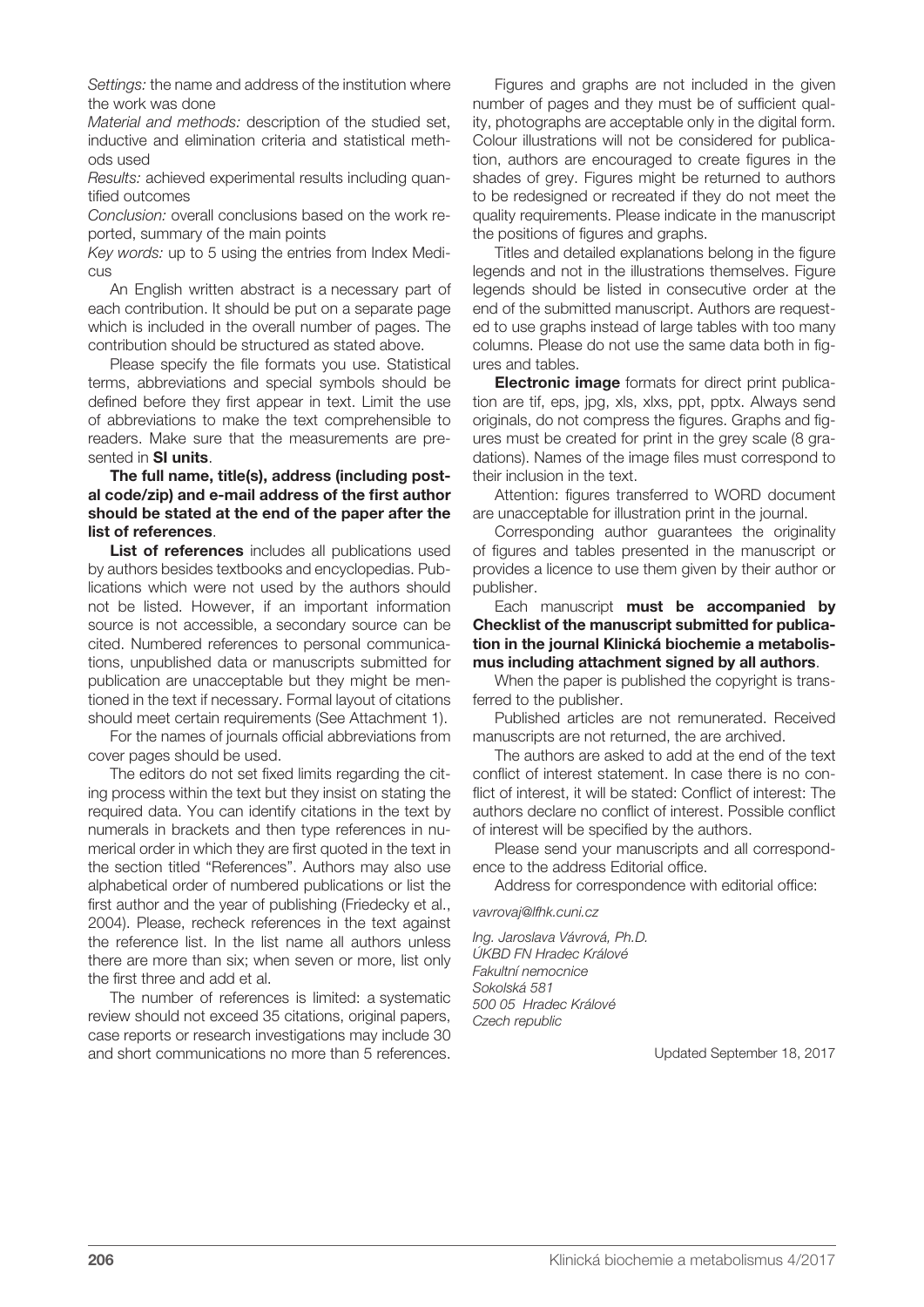## **Attachment 1**

#### **Examples of references:**

- *1) Citation of an article in serial volumes* **Kintr, J., Kozák, L.** Adenosine and Proteins with Adenosine Deaminase Activity. *Klin. Biochem. Metab., 2004, vol. 12 (33), No.4, pp.221-225.*
- *2) a monograph publication* **Svačina, Š.** Metabolic Syndrome. *Prague: Triton, 2001, 184 p. ISBN (if available).*
- *3) a contribution to a monograph publication* **Mašek, Z.** Biochemical Examination in Reproductive Endocrinology. In Schneiderka, P. et al. Chapters from Clinical Biochemistry. *Prague: published by Karolinum, 2000, pp.178-194.*
- *4) an article or abstract from a symposium or workshop proceedings* **Tallová, J., Tomandl, J., Bičíková, M., Hill, M.** Changes of Concentration of Homocystein in Plasma during Menstrual Cycle. *In Proceedings of the Second Symposium of Hyperhomocysteinemia. Prague, 1999, p.25.*

#### **Information about the location/placing of electronic documents**

- *- a reference to an electronic monograph* **Olson, Nancy (ed.)** Cataloguing Internet resource: A Manual and Practical Guide [on line]. 2<sup>nd</sup> ed. Dublin: *OCLC, c1997[cit. 2003-04-09]. Accessible from WWW: <http://www.oclc.org/oclc/man925cat/toc.htm>. ISBN 1-556553-236-9.*
- *- citation of an online document (unknown author)* Long-term Plan of Charles University in Prague [online]. *1999-09-09 [cit. 2001-11-201]. Accessible on WWW: <http//certik.ruk.cuni.cz/asuk/dlouhodoby/zamer.html>*

#### **Serial electronic volumes**

- reference to an online journal **JEP:** The Journal of Electronic Publishing [online]. *Ann Arbor (MI): University of Michigan Press. 1995-[cit. 2003-04-02]. 12 times a year. Accessible also from WWW: <http.//www.pres.umich.edu/jep)index.html. ISSN 1080-2711.*
- reference to the online version of a printed journal **Forum:** the journal of Charles University, Prague: *Charles University, 1995-. fortnightly,also accessible on WWW: <http://enlil.ff.cuni.cz/.*

If both printed and online versions exist, enter the printed version first and then the online availability.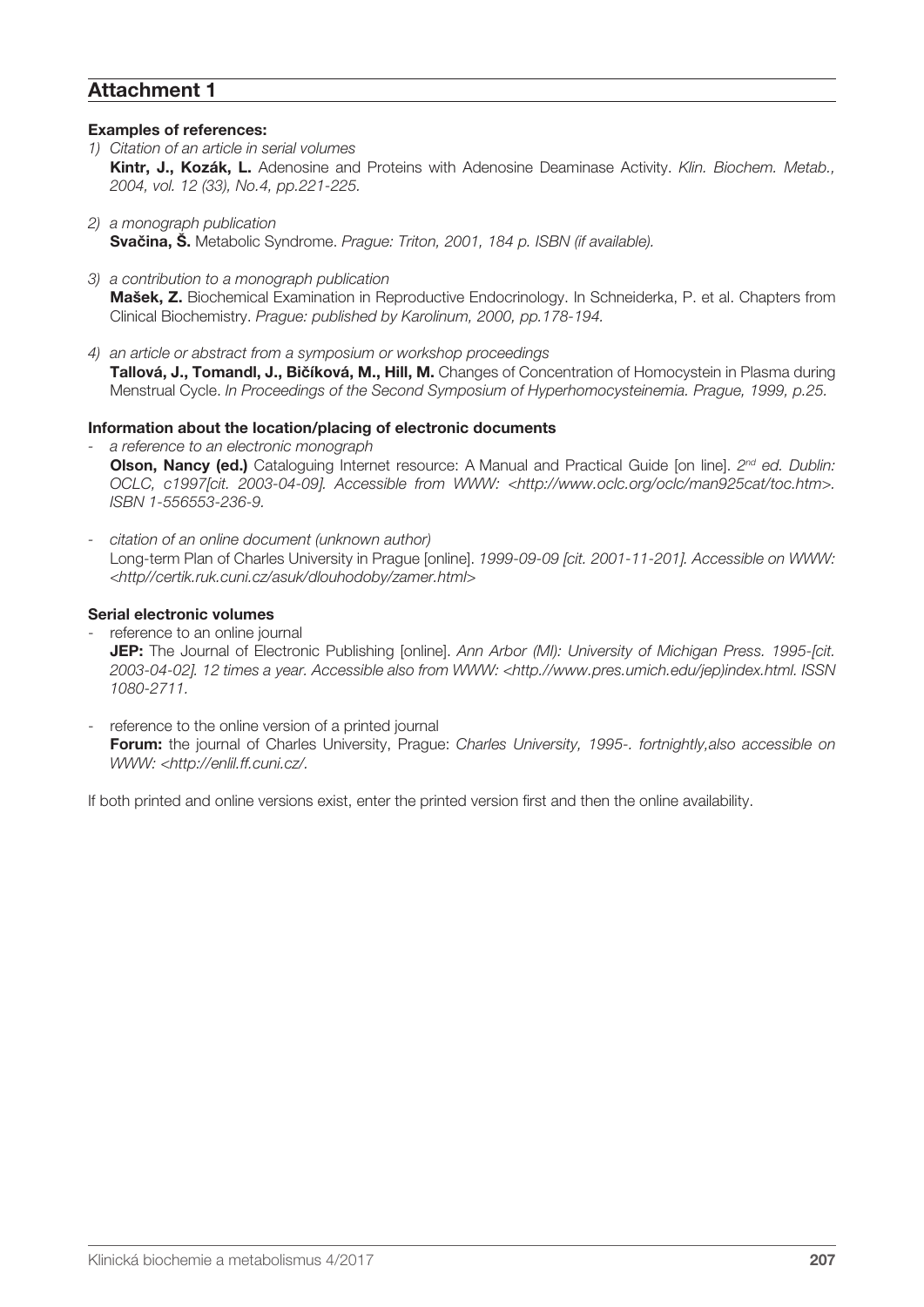# **Attachment 2**

# **Checklist of the manuscript submitted for publication to the journal Klinická biochemie a metabolismus**

| Title of the manuscript:                                                                                                                                                                                                                    |  |  |        |           |  |
|---------------------------------------------------------------------------------------------------------------------------------------------------------------------------------------------------------------------------------------------|--|--|--------|-----------|--|
| <b>Authors:</b>                                                                                                                                                                                                                             |  |  |        |           |  |
| <b>Corresponding author</b><br>first name, surname, titles:                                                                                                                                                                                 |  |  |        |           |  |
| Address including postal code:                                                                                                                                                                                                              |  |  |        |           |  |
| <b>Electronic address:</b>                                                                                                                                                                                                                  |  |  |        |           |  |
| Both electronic version and paper printout are provided                                                                                                                                                                                     |  |  | Yes No |           |  |
| Both electronic version and PDF version are provided                                                                                                                                                                                        |  |  | Yes No |           |  |
| The abstract is structured according to instructions                                                                                                                                                                                        |  |  | Yes No |           |  |
| Structured abstract in English is provided                                                                                                                                                                                                  |  |  | Yes No |           |  |
| Key word are given                                                                                                                                                                                                                          |  |  | Yes No |           |  |
| SI units are used                                                                                                                                                                                                                           |  |  | Yes No |           |  |
| Number of references                                                                                                                                                                                                                        |  |  |        |           |  |
| Czech professional journals are cited                                                                                                                                                                                                       |  |  | Yes No |           |  |
| Figures and tables fit instructions                                                                                                                                                                                                         |  |  | Yes No |           |  |
|                                                                                                                                                                                                                                             |  |  | Yes No |           |  |
| Author's full address is given in the text<br>Yes                                                                                                                                                                                           |  |  |        | No<br>N/A |  |
| Rules of publication ethics excluding plagiarism are kept                                                                                                                                                                                   |  |  |        |           |  |
| Everybody who participated in the study in not negligible manner is mentioned<br>either as author/co-author or in the acknowledgement. Persons whose names are<br>mentioned in the acknowledgement were informed about this fact and agree. |  |  |        |           |  |
| Corresponding author declares that the manuscript has not been published previously<br>and will not be submitted in any other journal and that co-author(s) agree with its<br>publication in the journal Klinická biochemie a metabolismus. |  |  |        |           |  |
| Corresponding author declares that he/she has all rights to publish the manuscript.                                                                                                                                                         |  |  |        |           |  |
| Corresponding author agrees that when the manuscript is published the copyright<br>is transferred to the publisher Czech Medical Association J. E. Purkyně.                                                                                 |  |  |        |           |  |
| In case of research where patients or healthy persons were included ethical rules<br>were respected.                                                                                                                                        |  |  |        |           |  |
| In the manuscript, there are no signs which would enable to identify patients.                                                                                                                                                              |  |  |        |           |  |
| In animal experiment valid regulations for animal experiments were kept.                                                                                                                                                                    |  |  |        |           |  |
| All figures and tables are originals.                                                                                                                                                                                                       |  |  |        |           |  |
| Corresponding author obtained licence to use figures/tables for publication in KBM<br>from the owner of copyright (author or publisher) and this licence provides to the<br>editorial office.                                               |  |  |        |           |  |
| Corresponding author agrees with the publication of his/her e-mail address.                                                                                                                                                                 |  |  |        |           |  |

Number of attachments (Conflict of interest disclosure and agreement with the authorship of each author):..................

Signature of the corresponding author:............................... Place and Date: .....................................................